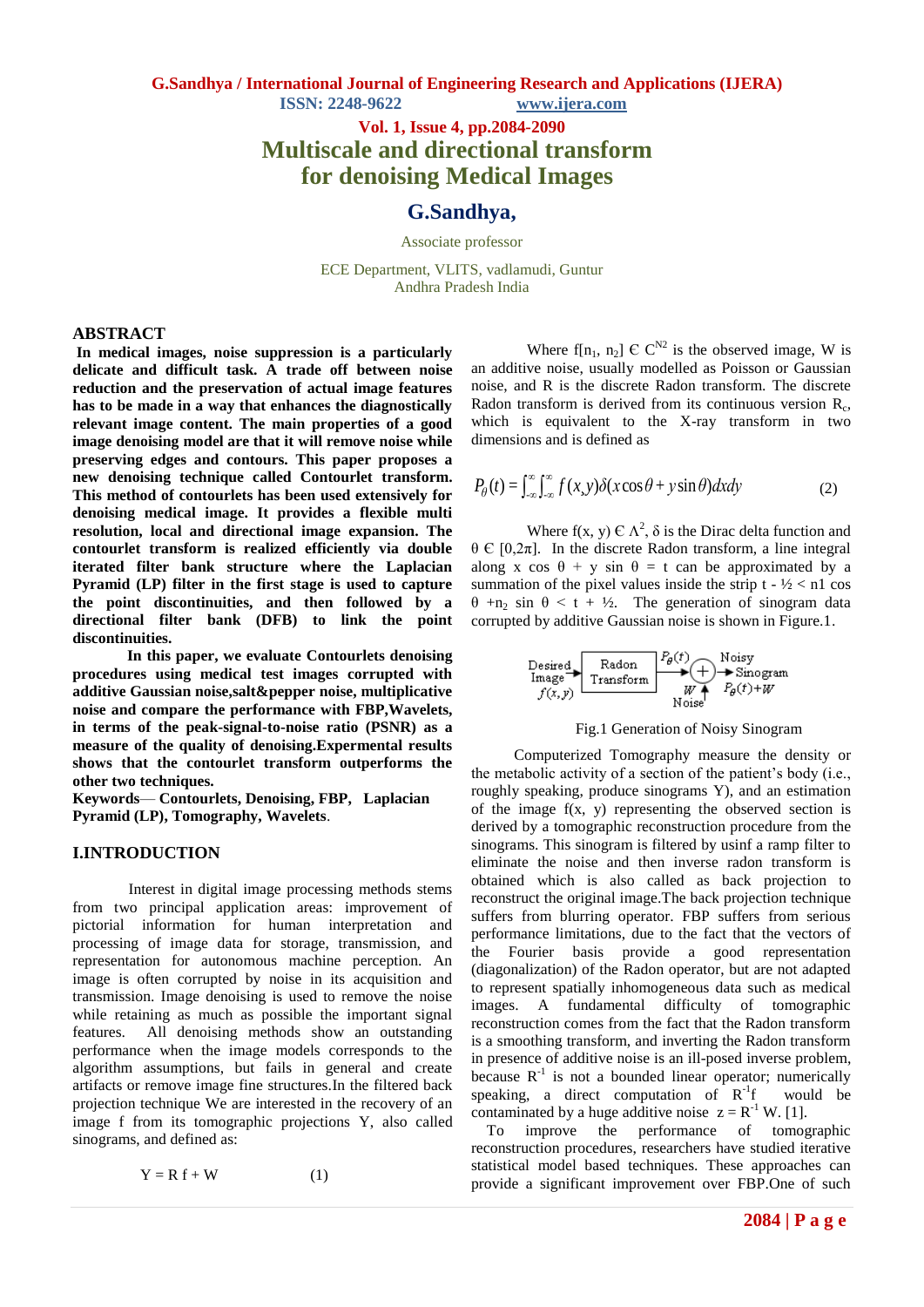#### **Vol. 1, Issue 4, pp.2084-2090**

technique is the Wavelet transform to estimate the signal from the noisy data. For, 1-D piecewise smooth signals like scan line of an image, 1-D wavelets have been established as the right tool .However natural images are not simple stacks of , 1-D piecewise smooth scan lines ; discontinuity points that is edges are typically located along smooth curves that is contours owing to smooth boundaries of physical objects . As a result of separable extinction from 1-D bases wavelets in 2-D are good at isolated the discontinuities at edge points, but will not see smoothness along contours[4]. The weakness of the wavelet domain is that it typically does not economically represent the noise. Therefore the wavelet shrinkage is unsatisfactory with large MSE; the estimate is either noisy or distorted. The limitations of commonly used separable extensions of 1-D transforms, such as Fourier and Wavelet transforms in capturing the geometry of image edges are well known.

In this paper we perceive a true 2-D transform called contourlet transform that can capture the intrinsic geometrical structure that is key in visual information [2]. This method of contourlets has been used extensively for denoising medical image. It provides a flexible multi resolution, local and directional image expansion. The contourlet transform is realized efficiently via double iterated filter bank structure where the Laplacian Pyramid (LP) filter in the first stage is used to capture the point discontinuities, and then followed by a directional filter bank (DFB) to link the point discontinuities[9].

#### **II.LIMITATIONS OF OTHER DENOISING TECHNIQUES**

Filtered back projection (FBP) method of image denoising uses inverse Radon transform. But the inversion of the radon transform in the presence of noise is numerically unstable in tomographic image reconstruction and is said to be ill conditioned. Wavelet transform, a multiscale transform is good at isolating the discontinuities at edge points, but will not see the smoothness along the contours.

 The image denoising techniques such as the steerable pyramid, brushlets which are multiscale and directional image representations do not allow for a different number of directions at each scale while achieving nearly critical sampling. The recently developed approaches for the efficient representations of geometrical regularity including the image denoising techniques such as ridgelets, wedgelets, require an edge-detection stage, followed by an adaptive representation [8].By contrast, curvelet representation is fixed transform. This feature allows it to be easily applied in a wide range of image processing tasks, similar to wavelets. The curvelet construction simple in the continuous domain but causes the implementation for discrete images – sampled on a rectangular grid – to be very challenging. In particular, approaching critical sampling seems difficult in such discretized constructions [6].

#### **III.IMAGE DENOISING USING CONTOURLETS**

The good image denoising technique should posses the following 5 properties

Among these desired data the first three are successfully provided by separable wavelets, while the last two are provided by the contourlet transform. This contourlets [9] uses nonseparable double filtered structure for obtaining the spares expansions for typical images having smooth contours .In this double filter bank the laplacian pyramid is first used to capture the points discontinuities ( multiresolution expansion ) and then followed by directional filter banks to link point discontinuities(multi directional expansion).

#### **III.I Review of contourlet Transform**

#### Pyramid frames

One way to obtain a multiscale decomposition is to used Laplacian pyramid (LP) .This LP decomposition at each level generates a down sampled low pass version of the original image and the prediction resulting in a band pass image. The following figure depicts this decomposition process where H and G are called (low pass) Analysis and synthesis filters, respectively and M is sampling matrix .the process can be iterated on the course (down sampled low pass) signal .in multidimensional filter banks ,sampling is represented by sampling matrices ; for example ,down sampling x[n] by M yields  $x_d$  [n] = x [Mn], where M is an integer matrix.



Fig:2 LPone level of decomposition



Fig:3 The new reconstruction scheme for the LP

The LP has distinguishing feature that this does not have scrambled frequencies. This frequency scrambling happens in the wavelets filter bank when a high pass channel, ofter down sampling is folded back into low frequency band and thus its spectrum is reflected. In the LP, this effect is avoided by down sampling the low pass channel only.

The LP orthogonal filters that is analysis and synthesis filters, or time reversal , $h[n]=g[-n]$  and  $g[n]$  is orthogonal to it's translates with respect to sampling lattice by M provides a tight frame with frame bounds are equal to one .in this case ,we proposed the use of optimal linear reconstruction using dual frame operator as shown in Fig.3.The new reconstruction differs from the usual method where the signal is obtained by simply adding back the difference to prediction from course signal and was shown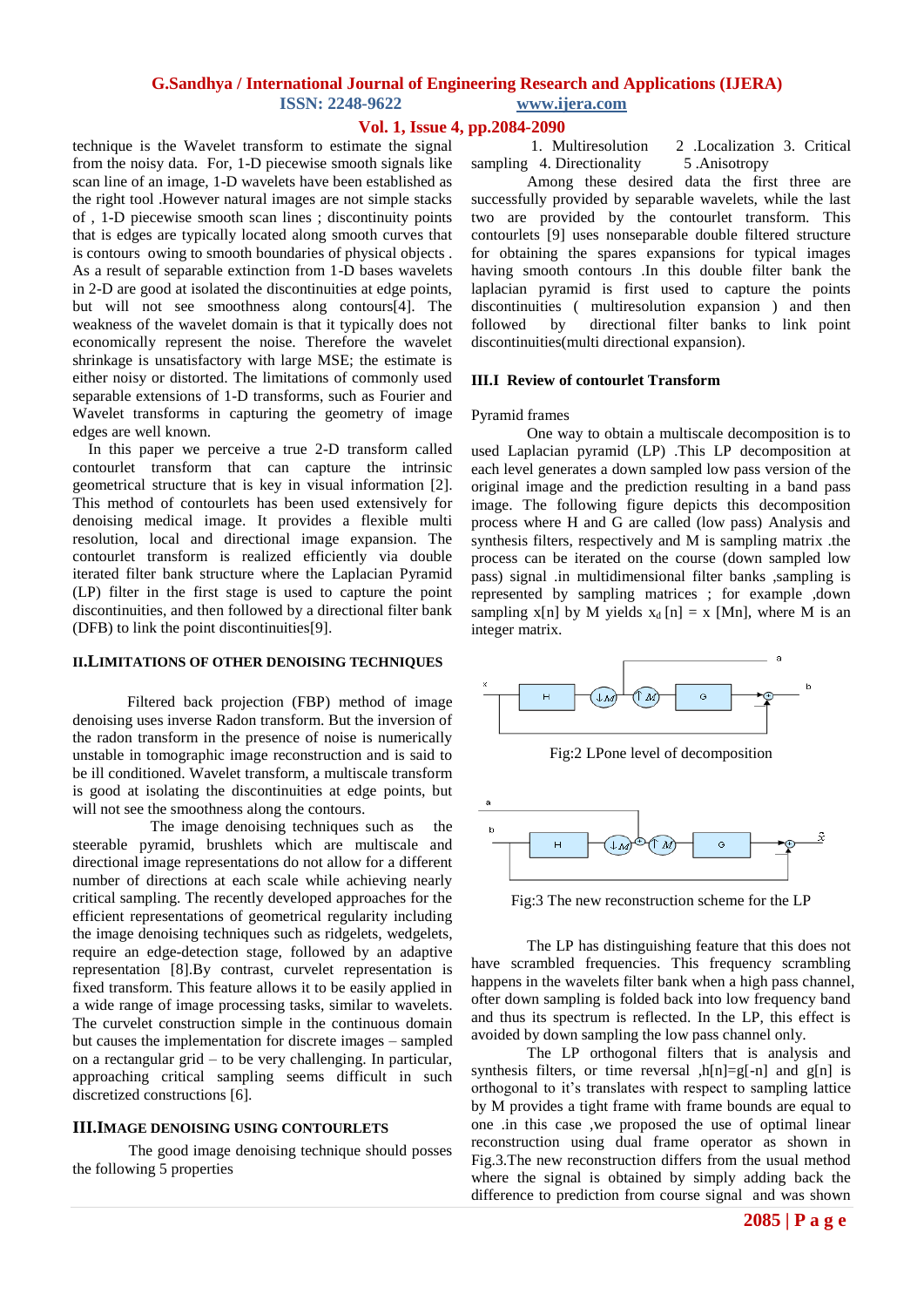# **Vol. 1, Issue 4, pp.2084-2090**

to achieve significant improvement over usual reconstruction in presence of noise .

Iterated directional filter banks**:**

The directional filterbanks(DFB) is efficiently implemented via an l-level binary tree decomposition that leads to  $2^1$  sub bands with wedge shaped frequency partitioning as shown in Fig.4



Directional filter bank frequency partitioning where  $1 = 3$ and there are  $23 = 8$  real wedge-shaped frequency bands.

This DFB is constructed from two building blocks the first building block is a two channel quincunx filter banks with fan filters (see Figure.5) that divides a 2-D spectrum in to two directions:horizontal and vertical .the second building block is a shearing operator which amount to just reordering of image samples.



Figure.5 Two-dimensional spectrum partition using quincunx filter banks with fan filters. The black regions represent the ideal frequency supports of each filter. Q is a quincunx sampling matrix.

The following figure shows an application of shearing operator where  $a -45^\circ$  edge becomes a vertical edge.



Figure.6 Example of shearing operation that is used like a rotation operationfor DFB decomposition. (a) The "cameraman" image. (b) The "cameraman" image after a shearing operation.

By adding a pair of shearing operators and its inverse (unshearing) to before and after, respectively, a two channel filter bank in Figure.5 we obtained a different directional frequency partition while maintaining perfect reconstruction. Thus the key in, the DFB is to use an approximate combination of shearing operators together with to direction partition of quincunx filter banks at each node in a binary tree structured filter bank, to obtain the desired 2-D spectrum division as shown in the Figuer.4 Using multirate identities ,it is instructive to view an l-level tree structured DFB equivalently as a  $2<sup>1</sup>$  parallel channel filter bank with equivalent filters and overall sampling matrices as shown in the Figure.7.Denote these equivalent (directional) synthesis filters as  $D_k^{(l)}$ , 0≤k<2<sup>-1</sup> which correspond to the sub bands indexed as Figure.4.



Figure.7 The multichannel view of an l-level tree-structured directional filter bank.The corresponding overall sampling matrices were shown to have following diagonal forms

$$
S_k^{(l)} = \{ \frac{diag(2^{l-1}, 2) \text{ for } 0 \le k < 2^{l-1}}{diag(2, 2^{l-1}) \text{ for } 2^{l-1} \le k < 2^l} \tag{3}
$$

Which means sampling is separable. The two sets correspond to the mostly horizontal and mostly vertical sets of directions, respectively. From the equivalent parallel view of the DFB, we see that the family

$$
\{d_k^{(l)}[n-S_k^{(l)}m]\}\ 0 \le k < 2^{l}, mCz^2
$$

Obtained by translating the impulse responses of the equivalent synthesis filters  $D_k^{(l)}$  over the sampling lattices by

 $S_k^{(l)}$  provides a basis for discrete signals in  $l^2(Z^2)$ . This basis

exhibits both directional and localization properties.

We choose '9-7'biorthogonal filters because they have been shown to provide the best results fir images, partly because they are linear phase and are close to bring orthogonal. In the DFB stage we use the ‗**23-45' ('pkva')**biorthogonal quincunx filters designed by Phoong,Kim,Vidyanathan,andAnsari and modulated them to obtain the biorthogonal fan filters. Apart from also being linear phase and nearly orthogonal, these fan filters are closed to having the ideal frequency response and thus can approximate the directional vanishing moment condition.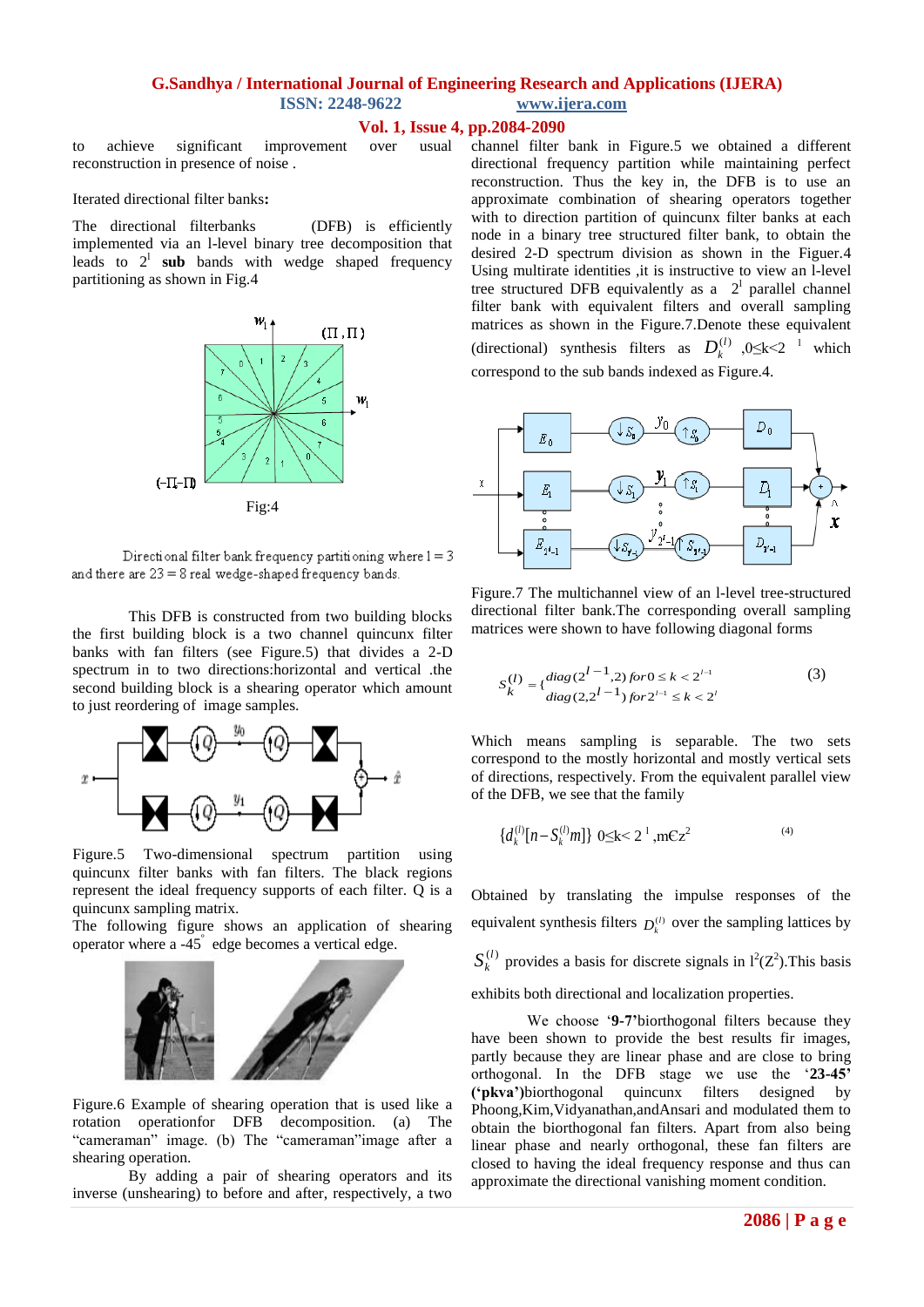# **Vol. 1, Issue 4, pp.2084-2090**

# A.Multiscale

Multiscale and directional decomposition: The discrete contourlet transform

Combining the Laplacian pyramid and the directional filter bank, we are now ready to describe their combination into a double filter bank structure .since the directional filter bank (DFB) was designed to capture the high frequency (representing directionality )of the input image , the low frequency content is poorly handled .in fact, with the frequency partition shown in Figure.4.,low frequency would leak into several directional sub bands ,hence the DFB alone does not provide a sparse representation for images. This fact provides another reason to combine the DFB with a multiscale decomposition, where low frequencies of input image are removed before applying the DFB.Figure.3.2.7. shows multiscale and directional decomposition using a combination of a Laplacian pyramid (LP) and a directional filter bank (DFB).band pass images from the LP are fed into a DFB so that directional information can be captured .The scheme can be iterated on the coarse image .The combined result is a doubled iterated filter bank structure, named contourlet filter bank, which decomposes images into directional sub bands at multiple scales.



Figure.8. The contourlet filter bank: first, a multiscale decomposition into octave bands by the Laplacian pyramid is computed, and then a directional filter bank is applied to each band pass channel.

Specifically , let  $a_0[n]$  be the input image .the output after the LP stage is J band pass images  $b_i[n]$ , j  $=1,2,3,\ldots$  (in the fine –to-coarse order) and a low pass image  $a_1[n]$ , that means, the j-th level of the LP decomposes the image  $a_{i-1}[n]$  into a coarser image  $a_i[n]$ and a detail image  $b_i[n]$  is further decomposed by an  $l_i$ level DFB into  $\frac{l}{2}$ *j*  $2^j$ , Band pass directional image

$$
c_{j,k}^{(l_j)}[n], k=0,1,2 \ldots, 2^l-1.
$$

Contourlets and directional multiresolution Analysis**:**

As for the wavelet filter bank , the contourlet filter bank [9] has an associated continuous –domain expansion in  $L_2(R^2)$  using the contourlet functions . The new elements in the frame work are multidirection and it's combination with multi scale .For simplicity, we will only consider the case with orthogonal filters , which leads tight frames .

We start with the multiresolution analysis for the LP ,which is similar to the one for wavelets .suppose that the LP in the contourlet filter bank uses orthogonal filters by 2 in each dimension (that means  $M = diag(2,2)$  in figure 2 ).Under certain regularity conditions ,the low pass synthesis filter G in the iterated LP uniquely defines a unique scaling function  $\phi$  (t)C L<sub>2</sub> (R<sup>2</sup>) that satisfies the following two scale equation

$$
\phi(t) = 2 \sum_{n \in \mathbb{Z}^2} g\left[n\right] \phi(2t - n) \tag{5}
$$
\nLet

\n
$$
\phi_{j,n} = 2^{-j} \phi\left(\frac{t - 2^{j}n}{2^{j}}\right), j \in \mathbb{Z}, n \in \mathbb{Z}^2
$$

Then the family  $\{\phi_{j,n}\}_{n \in \mathbb{Z}^2}$  is an orthonormal basis for an approximation subspace V  $_{j}$  at the scale  $2^{j}$ . further more  $\langle V_j \rangle_{j \in \mathbb{Z}}$  provide a sequence of multiresolution nested subspaces ...  $V_2 \subset V_1 \subset V_0 \subset V_{-1} \subset V_{-2}$  ......., where V j is associated with uniform grid of intervals2<sup>j</sup>  $\times 2^{j}$  that characterizes image approximation at scale  $2^{j}$  .the difference images in the LP contain the detail necessary to increase the resolution between two consecutive approximation subspaces .Therefore ,the difference image live in a subspace  $W_j$  that is the orthogonal compliment of V  $_j$  in V  $_j$ . 1, or  $V_{j-1} = V_j \oplus W_j$ . In "Framing pyramids " we show that the LP can be considered as an over sampled filter bank where each polyphase component of difference image  $b[n]$ in figure 2 ,together with the coarse image a[n] ,comes from a separate filter bank channel with the same sampling matrix diag (2,2) .Let  $F_i(Z)$ ,  $0 \le i \le 3$  be synthesis filters for these polyphase components .these are high pass filters .As for wavelets ,we associated with each of these filters a continuous functions  $\varphi^{(i)}(t)$  where

$$
\varphi^{(i)}(t) = 2 \sum_{n \in z^2} f_i[n] \varphi(2t - n) \tag{6}
$$

using the above equation we can say that if

$$
\varphi_{j,n}^{(i)}(t) = 2^{-j} \varphi^{(i)}\left(\frac{t - 2^{j} n}{2^{j}}\right), j \in \mathbb{Z}, n \in \mathbb{Z}^{2} \qquad (7)
$$

Then for scale 2<sup>j</sup>,  $\{\varphi_{j,n}^{(i)}\}_{0 \le i \le 3, n \in \mathbb{Z}^2}$  $(i)$  $\left\{n\right\}$ <sub>0</sub>  $\leq i \leq 3, n \in \mathbb{Z}$ *i*  $\left\{ \begin{array}{l} (i) \\ j, n \end{array} \right\}$ <br> $\left\{ \begin{array}{l} j, n \end{array} \right\}$   $\leq i \leq 3, n \in \mathbb{Z}$  $\left\{\varphi_{j,n}^{(i)}\right\}_{0 \le i \le 3, n \in \mathbb{Z}^2}$  is a tight frame

for  $W_j$ . For all scales,

$$
\left\{\varphi_{j,n}^{(i)}\right\}_{j\in Z,0\leq i\leq 3,n\in Z^2}
$$
 is a tight frame for L<sub>2</sub>

 $(R<sup>2</sup>)$  in both cases the frame bounds are equals to 1. B.Multidirection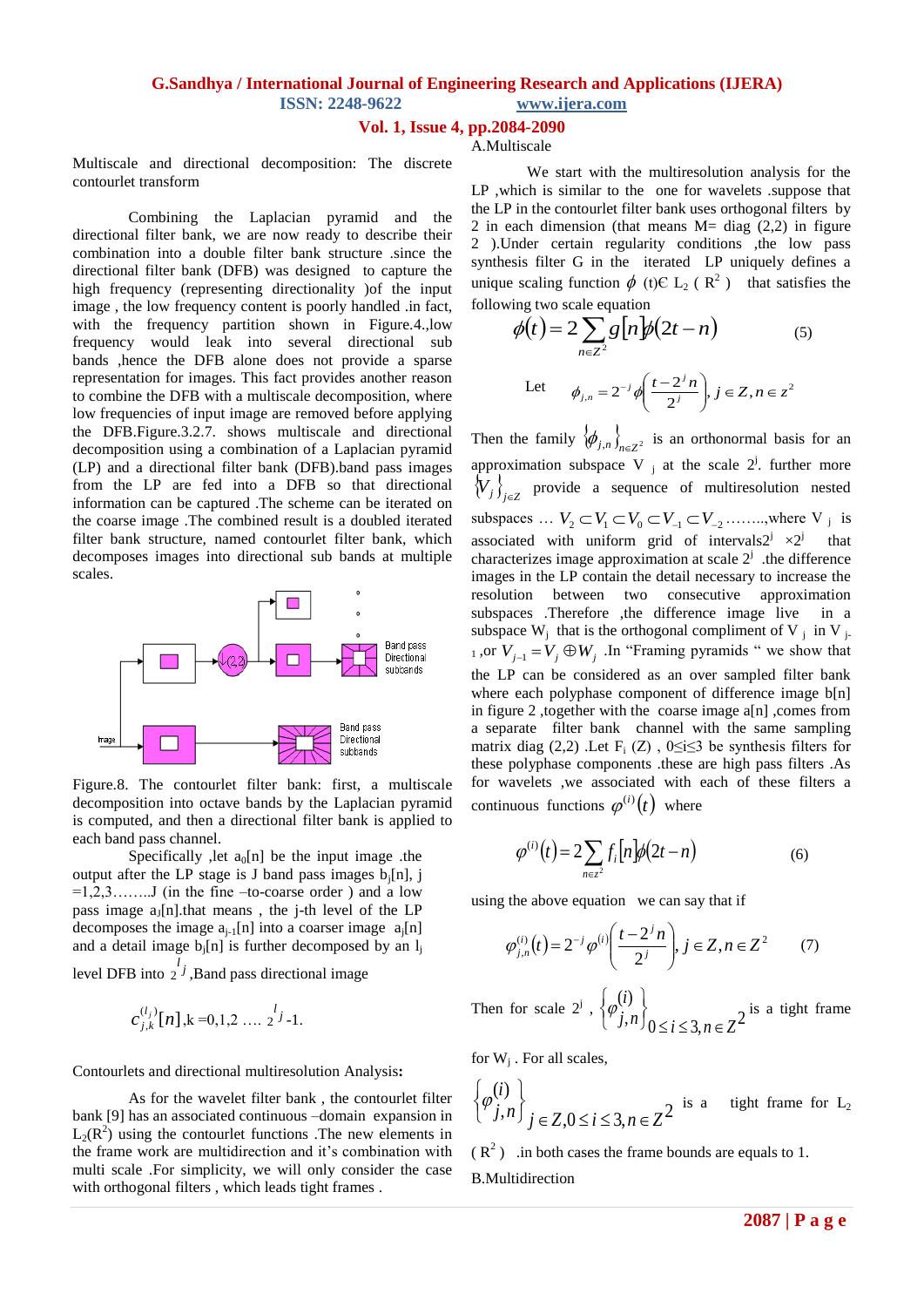# **Vol. 1, Issue 4, pp.2084-2090**

In the iterated contourlet filter bank ,the discrete basis of the DFB can be regarded as a change of basis for the continuous domain subspaces for the multiscale analysis in the last section .suppose that the DFB 's in the contourlet bank uses orthogonal filters .Although in the contourlet transform the DFB is applied to difference images or the detail subspaces  $W_i$  we first show what happens when the DFB is applied to the approximation subspaces  $V_j$ . Suppose that

$$
\left\{\rho_{j,k,n}^{(l)}\right\}_{n\in\mathbb{Z}^2}
$$
 is an orthonormal of subspace  $V_{j,k}^{(l)}$  to

increase the directional resolution , an extra level of decomposition by pair of orthogonal filter is applied to the channel represented by  $d_k^{(l)}$  that leads to two channels with

equivalent filters  $(l+1)$  and  $J(l+1)$  $2k+1$ 1 2  $^{+}$  $^{+}$  $l^{(l)}$  and  $l^{(l)}$ *k l*  $d_{2k}^{(l+1)}$  *and*  $d_{2k+1}^{(l+1)}$  .This transform the

orthonormal basis

$$
\left\{\rho_{j,k,n}^{(l)}\right\}_{n \in \mathbb{Z}^2}
$$
. Each of

These families generate subspace with finer directional resolution.

So we can say that if  

$$
\rho_{j,k,n}^{(l)}(t) = \sum_{m \in \mathbb{Z}^2} d_k^{(l)} \Big[ m - S_k^{(l)} n \Big] \phi_{j,m}(t)
$$
 for arbitrary but

finite 1 .Then the family  $\left\{\rho_{j,k,n}^{(l)}\right\}_{n\in\mathbb{Z}^2}$ *l*  $\left( \mathcal{P}_{j,k,n}^{\vee} \right)_{n \in \mathbb{Z}^2}$  is an orthonormal basis of directional subspace  $V_{j,k}^{(l)}$  for each k= 0,  $1, 2, \ldots, 2^l-1$  . Furthermore

$$
V_{j,k}^{(l)} = V_{j,2k}^{(l+1)} \oplus V_{j,2k+1}^{(l+1)}
$$
 (8)

$$
V_{j,k}^{(l)} \perp V_{j,k}^{(l)} \quad \text{for } k \neq k \quad \text{and} \tag{9}
$$

$$
V_j = \bigoplus_{k=0}^{2^l - 1} V_{j,k}^{(l)} \tag{10}
$$

#### III.II Image Denoising using contourlet transform

The improvement in approximation by contourlets based on keeping the significant coefficients will directly lead to improvement in applications, including compression, denoising, and feature extraction. As an example, for image denoising, random noise will generate significant wavelet coefficients just like true edges, but is less likely to generate significant contourlet coefficients. Consequently, a simple thresholding scheme applied on the contourlet transform is more effective in removing the noise than it is for the wavelet transform.

#### The algorithm is

1. Choose the appropriate filters for pyramidal and directional decomposition.

2. Choose the no of levels in the pyramid levels of pyramid.

3.Choose the appropriate values for threshold (Th) and for noise level ( rho).

4. Generate noisy image.

5. Perform multiscale and multidirectional decomposition on the noisy image.

6. Calculate the contourlet threshold by using the given threshold.

7. Apply thesholding for noisy coefficients.

8. Perform multistage and multidirectional reconstruction to reconstruct the denoised image.

9. Calculate the PSNR value to compare it with wavelet PSNR.

The contourlet transform is shown to be more effective in recovering smooth contours, both visually as well as in PSNR than wavelets.

#### **IV. IMPLEMENTATION AND RESULTS**

#### Implementation

The well-known Shepp-Logan 'head phantom' of size 256X256, is taken as test images. The number of angles is 256 and the number of projections is 256.It is shown in Fig 9.

The image in Fig. 9 is composed of 10 ellipses, as illustrated in Fig 10.The parameters of these ellipses are given in Table-1



| Centre            | Major | Minor  | Rotation | Refractive |
|-------------------|-------|--------|----------|------------|
|                   | axis  | axis   | angle    | index      |
| (0,0)             | 0.92  | 0.69   | 90       | 2.0        |
| $(0, -0.0184)$    | 0.874 | 0.6624 | 90       | $-0.98$    |
| (0.22, 0)         | 0.31  | 0.11   | 72       | $-0.02$    |
| $(-0.22, 0)$      | 0.41  | 0.16   | 108      | $-0.02$    |
| (0, 0.35)         | 0.25  | 0.21   | 90       | 0.01       |
| (0, 0.1)          | 0.046 | 0.046  | 0        | 0.01       |
| $(0,-0.1)$        | 0.046 | 0.046  | 0        | 0.01       |
| $(-0.08, -0.605)$ | 0.046 | 0.023  | 0        | 0.01       |
| $(0, -0.605)$     | 0.023 | 0.023  | 0        | 0.01       |
| $(0.06, -0.605)$  | 0.046 | 0.023  | 90       | 0.01       |

 Table-1: Summary of parameters for tomography simulation

The three types of noise, Gaussian of different means and different variances, multiplicative noise(speckle ) of different variances , salt & pepper of different densities are added to the test image .The algorithms of FBP ,wavelets and contourlets are implemented in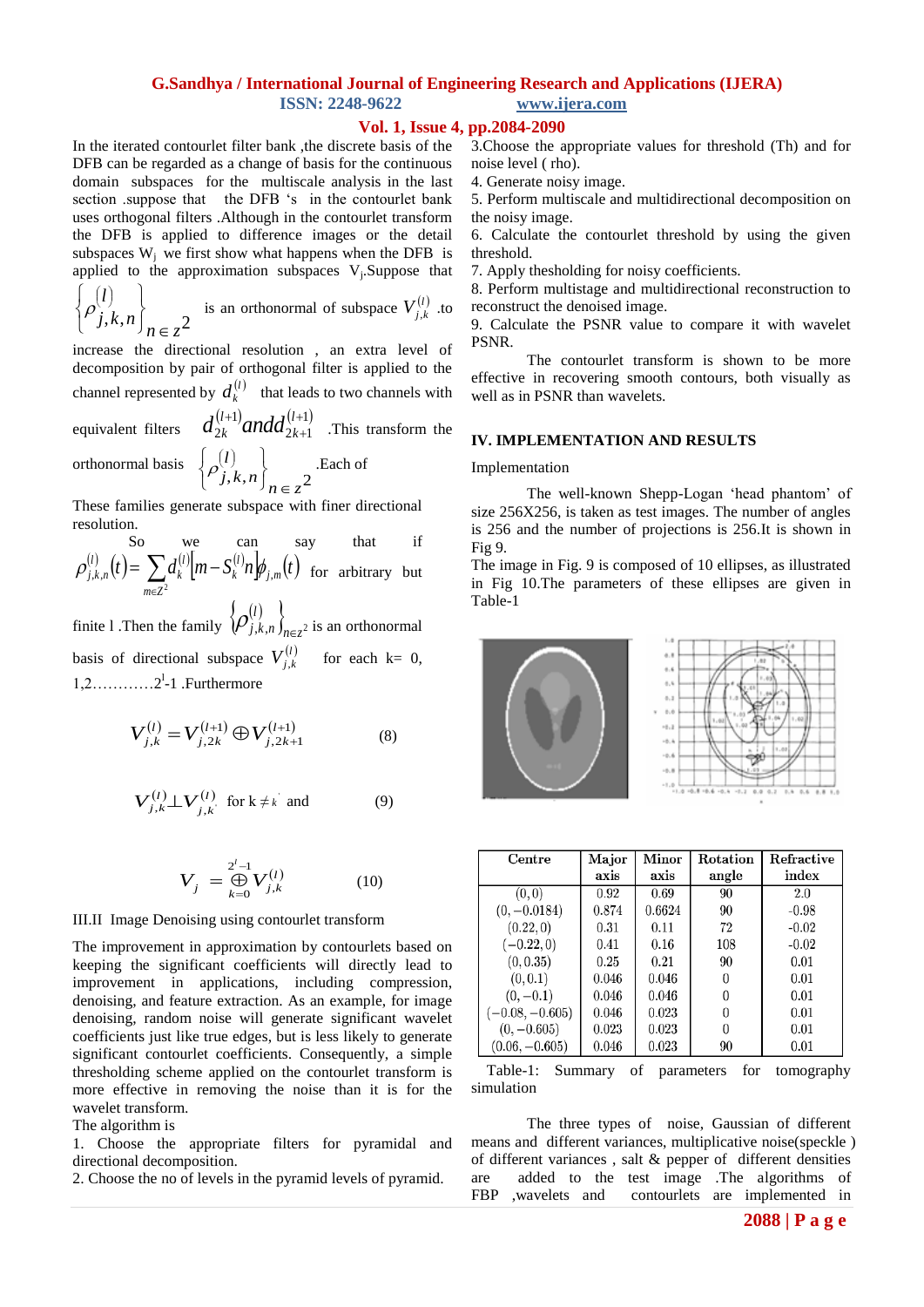Vol. 1, Issue 4, pp.2084-2090<br>dgorithms are <sup>Original image</sup> BNR=67.1943HB FSNR=67.8726HB

MATLAB.The performance of these algorithms are compared by using peak signal to noise ratio(PSNR) value.Contourlets are shown to be superior compared to wavelets in capturing fine contours. In addition to there is significant gain in PSNR for contourlets.

# **Results**

The results of all the 3 algorithms FBP,wavelets , contourlets when those are applied to denoise the head

photom image having different properties of noises are given below.

Gaussian noise of mean=0,varience=0.01



 $\begin{tabular}{l} Denoise by FBP \hspace{0.4cm} Denoise by wavelets \hspace{0.4cm} Denoise by TBP \hspace{0.4cm} PNNR=73~\text{MHz} \hspace{0.4cm} PNNR=73~\text{d}907\text{dB} \hspace{0.4cm} \end{tabular}$ Noisy image Denoise by FBP Penose by Waven<br>PSNR=71.343dB PSNR=73.01dB









Denoise by wavelets Denoise by contour lets

PSNR=73.4902dB

### Gaussian noise of mean=0.1,varience=0.02







# speckle noise of varience= $0.07$ <br>Original image Moisy image Denoise by FBP  $\frac{$  Denoise by wavelets Denoise by contour lets









PSNR=723181dB

speckle noise of varience=0.1

Original image

Noisy image Denoise by FBP<br>PS NR=68.7694dB PSNR=68.8347dB

Denoise by wavelets Denoise by contour lets PSNR=69.7906dB PSNR=70.7684dB



Salt &pepper noise of density =0.03

Salt pepper noise of density =0.07



Original image









PSNR=65.4215dB

Performance tables

Noisy image

#### Table-2 Gaussian noise

| Property<br>noise<br>of | Noisy<br>image<br>PSNR(dB) | Denoise<br><b>FBP</b><br>by<br>PSNR(dB) | Denoise<br>by<br>wavelet<br>PSNR(dB) | Denoise<br>by<br>contourlet<br>PSNR(dB) |
|-------------------------|----------------------------|-----------------------------------------|--------------------------------------|-----------------------------------------|
| $Mean=0$                |                            |                                         |                                      |                                         |
| Variance=0.01           | 70.0445                    | 71.343                                  | 73.0108                              | 73.4902                                 |
| $Mean=0.1$              |                            |                                         |                                      |                                         |
| Variance=0.01           | 68.7179                    | 69.7163                                 | 71.7827                              | 72.8085                                 |
| $Mean=0.1$              |                            | 68.293                                  | 67.7809                              | 69.3072                                 |
| Variance=0.02           | 66.141                     |                                         |                                      |                                         |

Table-3 Speckle noise

| Property of                 | Noisy    | Denoise   | Denoise  | Denoise     |
|-----------------------------|----------|-----------|----------|-------------|
| noise                       | image    | FBP<br>by | by       | by          |
|                             | PSNR(dB) | PSNR(dB)  | wavelets | contourlets |
|                             |          |           | PSNR(dB) | PSNR(dB)    |
| $\overline{V}$ ariance=0.07 | 70.1403  | 69.6911   | 71.0671  | 72.3181     |
| Variance=0.1                | 68.7694  | 68.8347   | 69.7906  | 70.7684     |
| Variance=0.15               | 66 9267  | 67 6944   | 67.5615  | 68.4486     |





Denoise by FBP Denoise by wavelets Denoise by contour lets

PSNR=64.2196dB



PSNR=69.4145dB